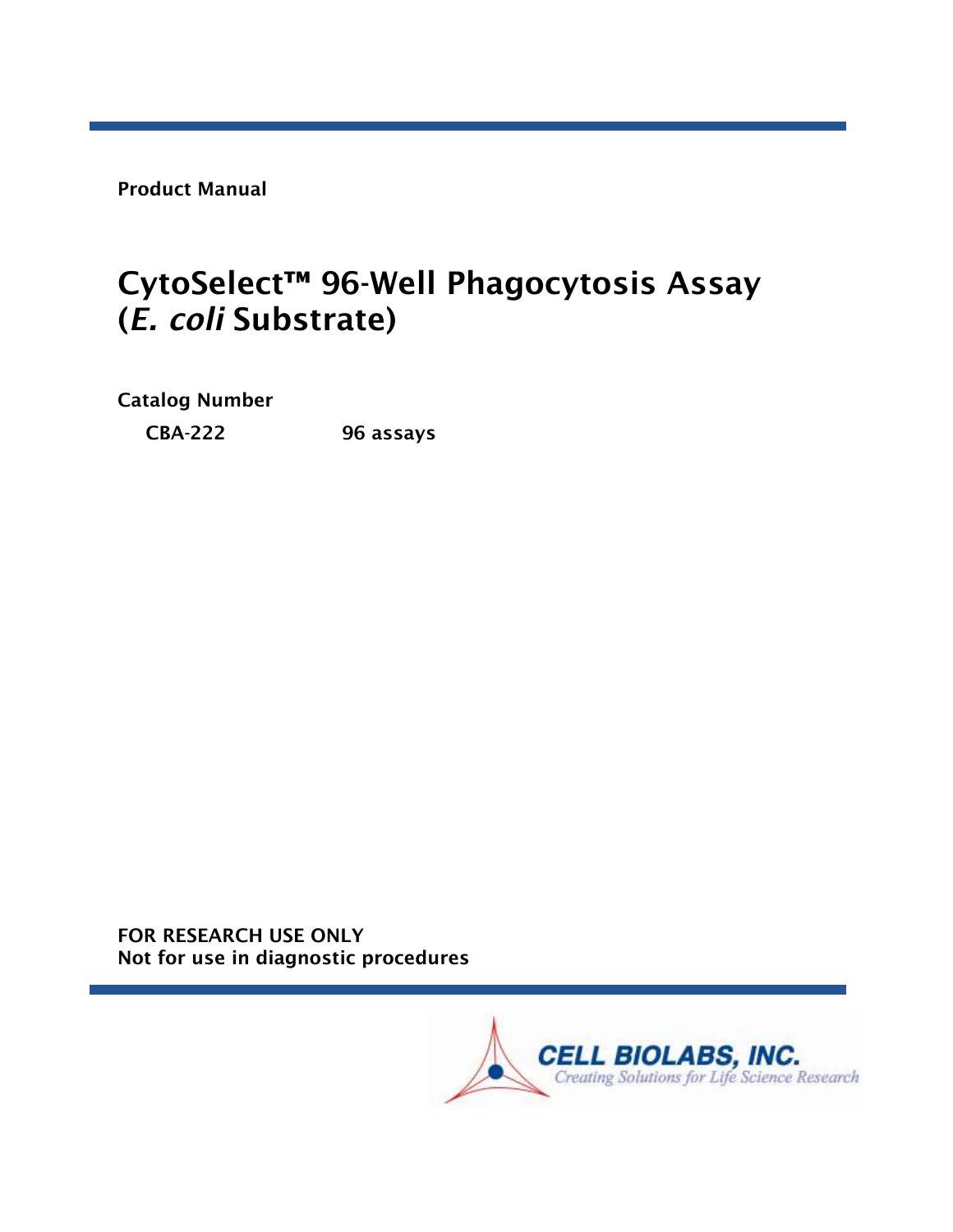## **Introduction**

In mammals, phagocytosis by phagocytes (e.g. macrophages, dendritic cells, and neutrophils) is essential for a variety of biological events, including tissue remodeling and the continuous clearance of dying cells. Furthermore, phagocytosis represents an early and crucial event in triggering host defenses against invading pathogens. Phagocytosis comprises a series of events, starting with the binding and recognition of particles by cell surface receptors, followed by the formation of actin-rich membrane extensions around the particle. Fusion of the membrane extensions results in phagosome formation, which precedes phagosome maturation into a phagolysosome. Pathogens inside the phagolysosome are destroyed by lowered pH, hydrolysis, and radical attack (Figure 1). These early events that are mediated by the innate immune system are critical for host survival. As a result of this process, pathogen-derived molecules can be presented at the cell surface (antigen presentation), allowing the induction of acquired immunity.



**Figure 1: Phagocytosis Processes.**

Cell Biolabs' CytoSelect™ 96-well Phagocytosis Assay (*E. coli*) uses enzyme-labeled, *E. coli* particles as a phagocytosis pathogen; however, it does **not** involve subjective manual counting of *E. coli* particles inside cells. Instead external particles are blocked before the colorimetric detection of engulfed *E. coli* particles (Figure 2). This format provides a quantitative, high-throughput method to accurately measure phagocytosis. The CytoSelect™ 96-well Phagocytosis Assay (*E. coli*) provides a robust system for screening TLR ligands, phagocytosis activators or inhibitors. Each kit provides sufficient quantities to perform 96, 48, 24 tests in a 96, 48, 24-well plate, respectively.

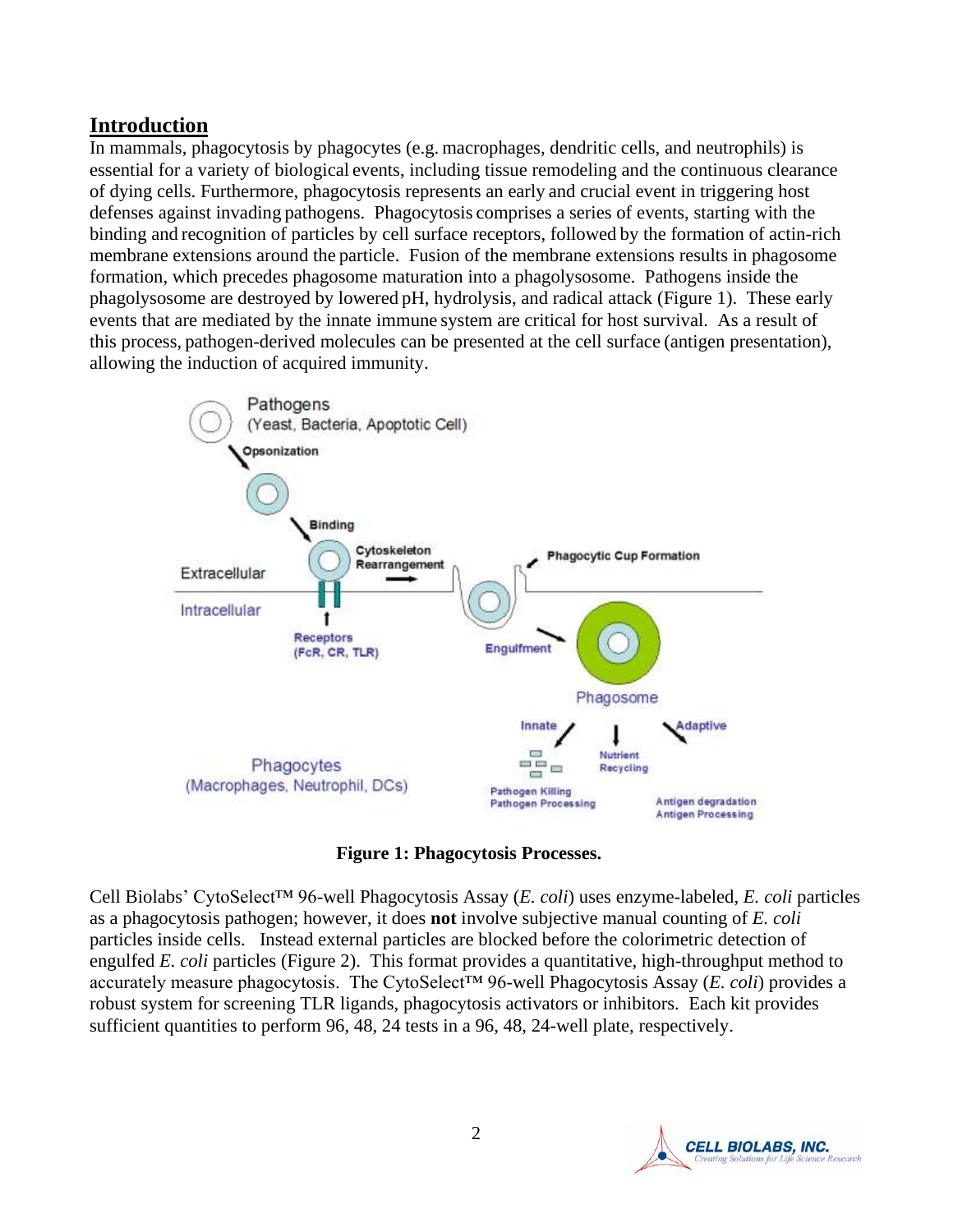# **Assay Principle**



# **Related Products**

- 1. CBA-220: CytoSelect™ 96-Well Phagocytosis Assay (Red Blood Cell, Colorimetric Format)
- 2. CBA-224: CytoSelect™ 96-Well Phagocytosis Assay (Zymosan, Colorimetric Format)
- 3. CBA-210: CytoSelect™ Leukocyte-Endothelium Adhesion Assay
- 4. CBA-211: CytoSelect™ Leukocyte-Epithelium Adhesion Assay
- 5. CBA-212: CytoSelect™ Leukocyte Transmigration Assay

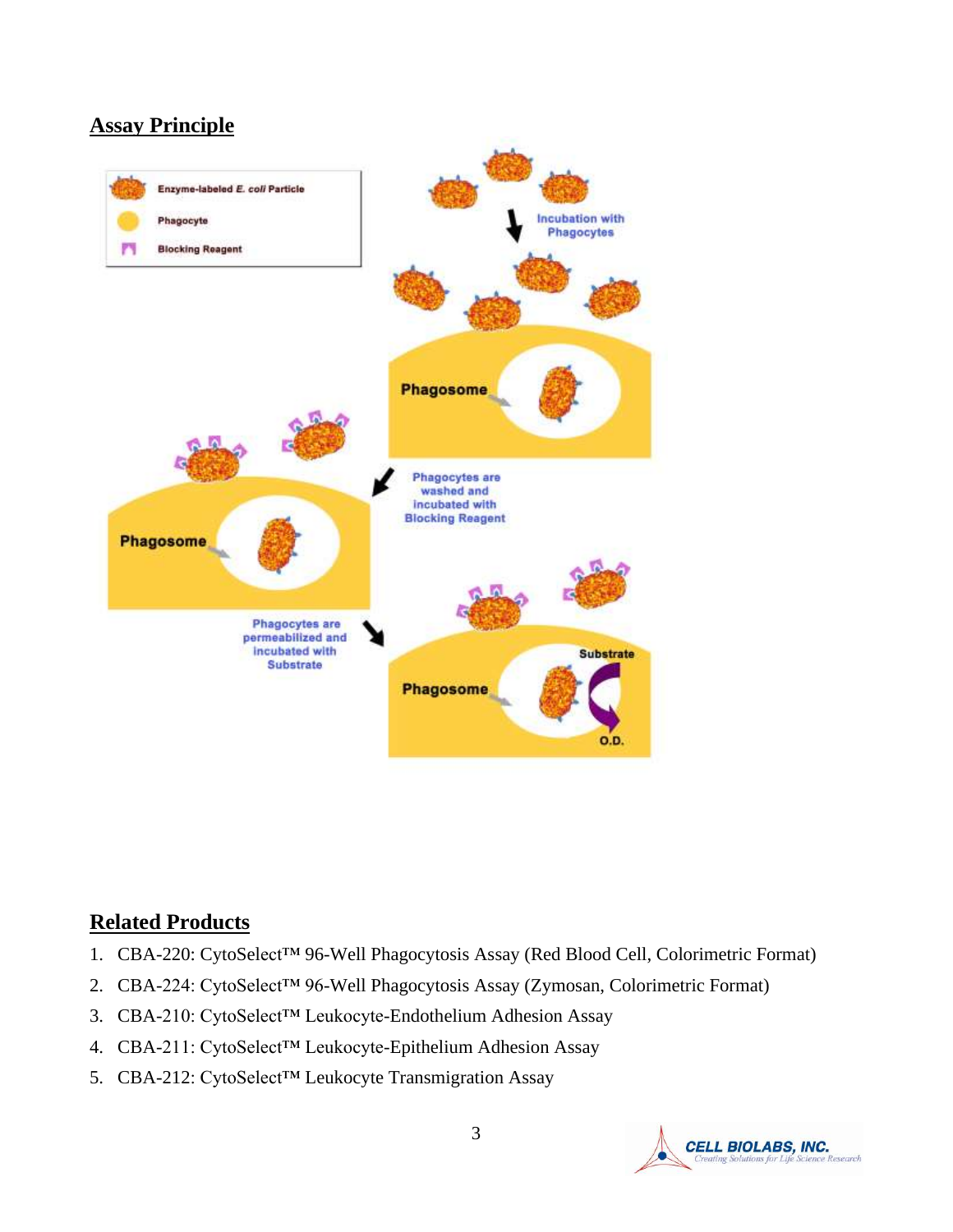# **Kit Components**

- 1. *E. coli* Suspension (Part No. 122201): One 1 mL tube of enzyme-labeled, fixative-inactivated *E. coli* in PBS/1% BSA
- 2. Fixation Solution (Part No. 122402): One 20 mL bottle of 3.2% Buffered Formaldehyde Solution
- 3. 10X Blocking Reagent (Part No. 122202): One 1.5 mL tube
- 4. 10X Permeabilization Solution (Part No. 122404): One 1.5 mL tube of PBS/1% Triton X-100
- 5. Substrate (Part No. 310807): One 12 mL amber bottle
- 6. Stop Solution (Part No. 310808): One 12 mL bottle
- 7. Phagocytosis Inhibitor (Part No. 122006): One 20 µL amber tube of 2 mM Cytochalasin D in DMSO

# **Materials Not Supplied**

- 1. Phagocytes and Culture Medium
- 2. PBS
- 3. 37ºC Incubator, 5% CO<sup>2</sup> Atmosphere
- 4. Light Microscope
- 5. 96-well Mitrotiter Plate
- 6. 96-well Microtiter Plate Reader

# **Storage**

Upon receipt, aliquot and store the *E. coli* Suspension at -20<sup>o</sup>C to avoid multiple freeze/thaw cycles. Store all other kit components at 4ºC.

# **Preparation of Reagents**

- *E. coli* Suspension: Thaw *E. coli* Suspension at 4ºC. Either nonopsonized or opsonized *E. coli* particles can be used in phagocytosis assay. **For opsonization, it is recommended to use the entire 1 mL suspension (due to the small particle pellet during centrifugation).** To opsonize *E. coli* particles, incubate particles with desired serum or IgG for 30 minutes at 37ºC, pellet particles by centrifugation at 10,000 xg for 1 minute, and wash a few times with sterile 1X PBS. Prior to using, resuspend the particles in the same volume of sterile 1X PBS. Store at 4ºC.
- 1X Blocking Reagent: Prepare the appropriate volume for the number of samples being tested. IMMEDIATELY prior to using, dilute the provided 10X Blocking Reagent 1:10 in 1X PBS. Store at 4ºC.
- 1X Permeabilization Solution: Prepare the appropriate volume for the number of samples being tested. Prior to using, dilute the provided 10X Permeabilization Solution 1:10 in 1X PBS. Store at  $4^{\circ}$ C.

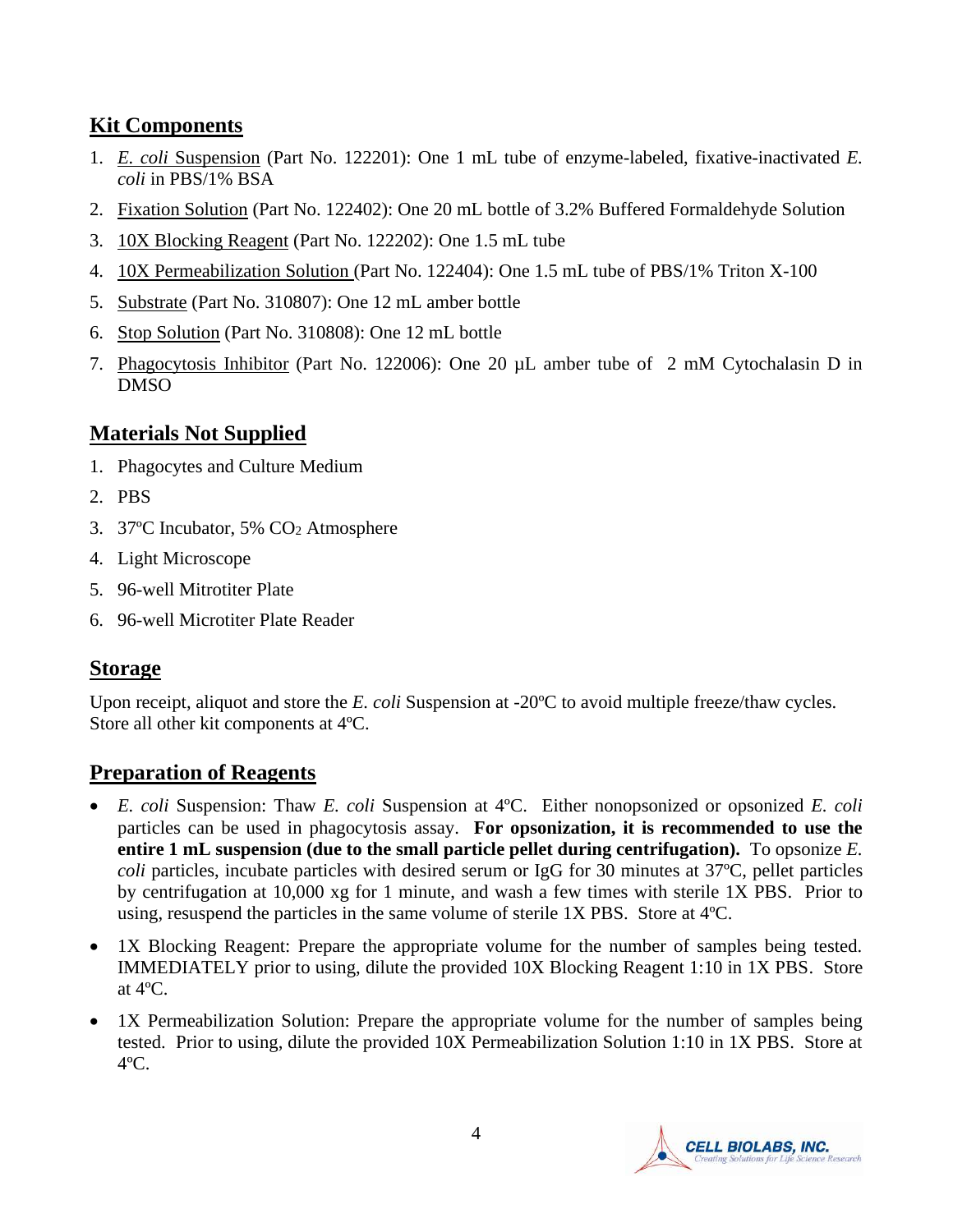# **Assay Protocol: Adherent Phagocytes**

The following assay protocol is written for a 96-well format. Refer to the below table for the appropriate dispensing volumes of other plate formats.

| <b>Culture Dish</b>                                | 96-well | 48-well    | 24-well |
|----------------------------------------------------|---------|------------|---------|
| <b>Phagocyte Seeding</b><br>Volume $(\mu L/well)$  | 100     | <b>200</b> | 400     |
| E. coli Suspension<br>$(\mu L/well)$               | 10      | 20         | 40      |
| <b>Fixation Solution</b><br>$(\mu L/well)$         | 100     | <b>200</b> | 400     |
| <b>Permeabilization Solution</b><br>$(\mu L/well)$ | 100     | 200        | 400     |

**Table 1:** Dispensing Volumes of Different Plate Formats

#### **I. Phagocytosis of** *E. coli*

- 1. Harvest and resuspend phagocytic cells in culture medium at  $0.2 1 \times 10^6$  cells/mL or the appropriate concentration that yields >80% confluency after overnight incubation. Seed 100  $\mu$ L in each well of a 96-well plate and incubate overnight at 37 $\degree$ C, 5% CO<sub>2</sub>.
- 2. Treat phagocytes with desired activators or inhibitors.
- 3. Add 10 μL of *E. coli* Suspension to each well. Mix well and immediately transfer the plate to a cell culture incubator for  $3 - 6$  hours, undisturbed. Each sample including a negative control without *E. coli* particles should be assayed in duplicate.

*Note: The E. coli particle is much smaller than other phagocytosis particles (e.g. Zymosan, RBC, latex bead), requiring longer incubation times to settle on phagocytic cells. Leave the plate undisturbed during this step.* 

- 4. Remove the culture medium by gently aspirating or inverting the plate and blotting on a paper towel. Gently tap several times.
- 5. Gently add 200 μL of cold, serum-free medium (e.g. DMEM, RPMI) to each well. Promptly remove the cold media by gently aspirating or inverting the plate and blotting on a paper towel. Gently tap several times. Repeat four times total.

*Note: For loosely attached cells, complete culture media is preferred to maintain cell attachment*

# **II. Removal and blocking of external particles**

*Note: Perform steps with care, gently adding solutions as to not disrupt cell attachment*

- 1. Add 100 μL of Fixation Solution to each well, incubating 5 minutes at room temperature.
- 2. Promptly remove the Fixation Solution by gently aspirating or inverting the plate and blotting on a paper towel. Gently tap several times.
- 3. Wash twice with 1X PBS.

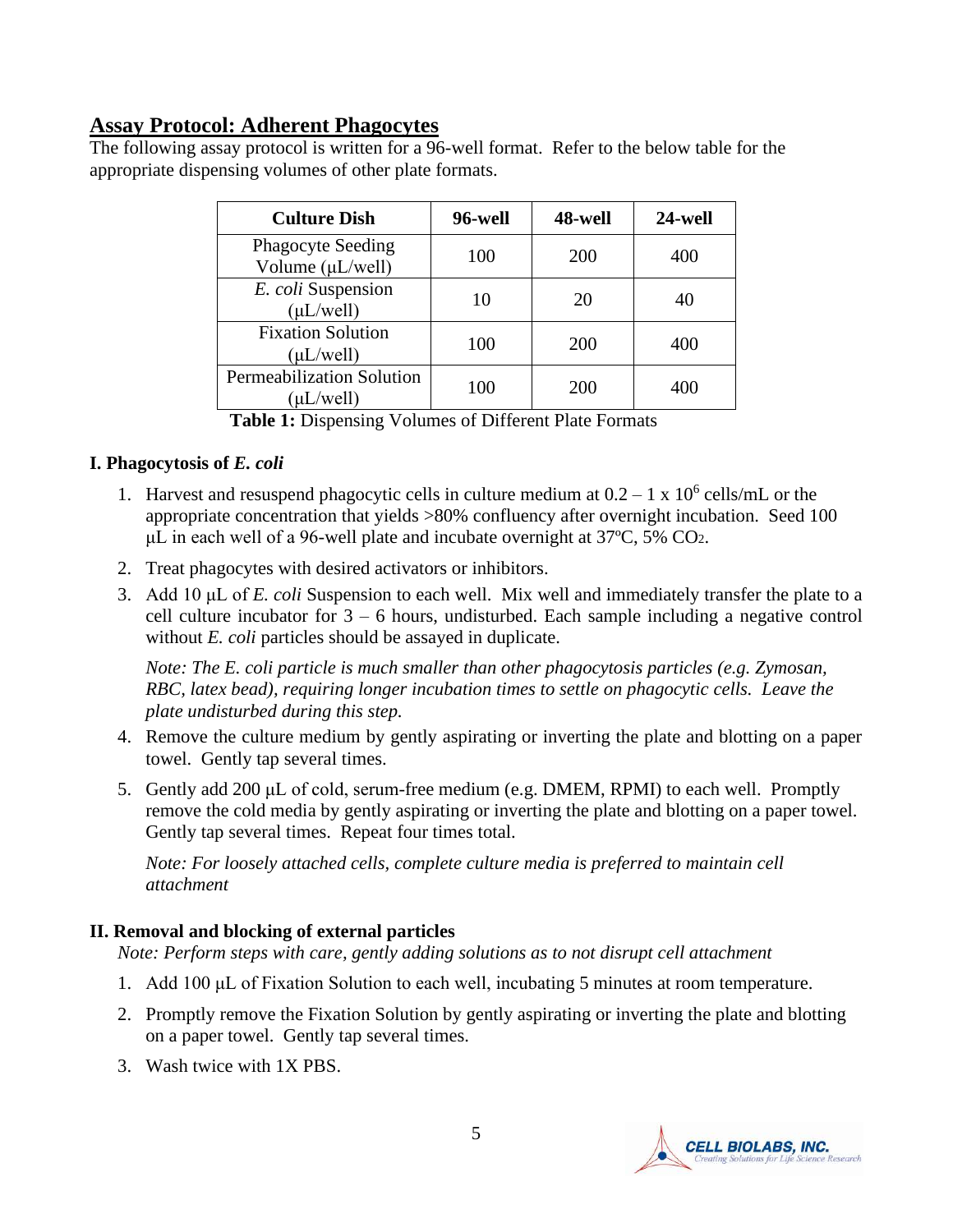- 4. Add 100 µL of prediluted 1X Blocking Reagent to each well (see Preparation of Reagents Section). Incubate the plate for 30 minutes at room temperature on an orbital shaker.
- 5. Promptly remove the Blocking Reagent by gently aspirating or inverting the plate and blotting on a paper towel. Gently tap several times. Wash three times with 1X PBS.

#### **III. Detection of internalized particles**

*Note: Perform steps with care, gently adding solutions as to not disrupt cell attachment*

- 1. Remove the PBS wash and add 100 μL of prediluted 1X Permeabilization Solution (see Preparation of Reagents Section) to each well, incubate 5 minutes at room temperature.
- 2. Promptly remove the Permeabilization Solution by gently aspirating or inverting the plate and blotting on a paper towel. Gently tap several times. Wash twice with 1X PBS.
- 3. Promptly remove the PBS by gently aspirating or inverting the plate and blotting on a paper towel. Gently tap several times.
- 4. Initiate the reaction by adding 100 μL of Substrate. Incubate for 10-30 minutes at room temperature.
- 5. Stop the reaction by adding 100 μL of the Stop Solution and mix by placing the plate on an orbital plate shaker for 30 seconds.
- 6. Read the absorbance of each well at 450 nm.

#### **Assay Protocol: Suspension Phagocytes**

- 1. Harvest and resuspend phagocytic cells in culture medium at  $0.2 1 \times 10^6$  cells/mL. Seed 100 μL in each well of a 96-well plate.
- 2. Treat phagocytes with desired activators or inhibitors.
- 3. Add 10 μL of *E. coli* Suspension to each well. Mix well and immediately transfer the plate to a cell culture incubator for  $3 - 6$  hours, undisturbed. Each sample including a negative control without *E. coli* particles should be assayed in duplicate.

*Note: The E. coli particle is much smaller than other phagocytosis particles (e.g. Zymosan, RBC, latex bead), requiring longer incubation times to settle on phagocytic cells. Leave the plate undisturbed during this step.* 

- 4. Remove the culture medium by centrifugation at 300 x g for 5 minutes, and gently aspirate.
- 5. Add 200  $\mu$ L of cold 1X PBS to each well. Promptly remove the PBS Solution by centrifugation and gentle aspiration.
- 6. Add 100 μL of Fixation Solution to each well, incubate 5 minutes at room temperature.
- 7. Promptly remove the Fixation Solution by centrifugation at 300 x g for 5 minutes, and gently aspirate.
- 8. Wash twice with 1X PBS.
- 9. Add 100 µL of prediluted 1X Blocking Solution to each well (see Preparation of Reagents Section). Incubate the plate for 30 minutes at room temperature on an orbital shaker.

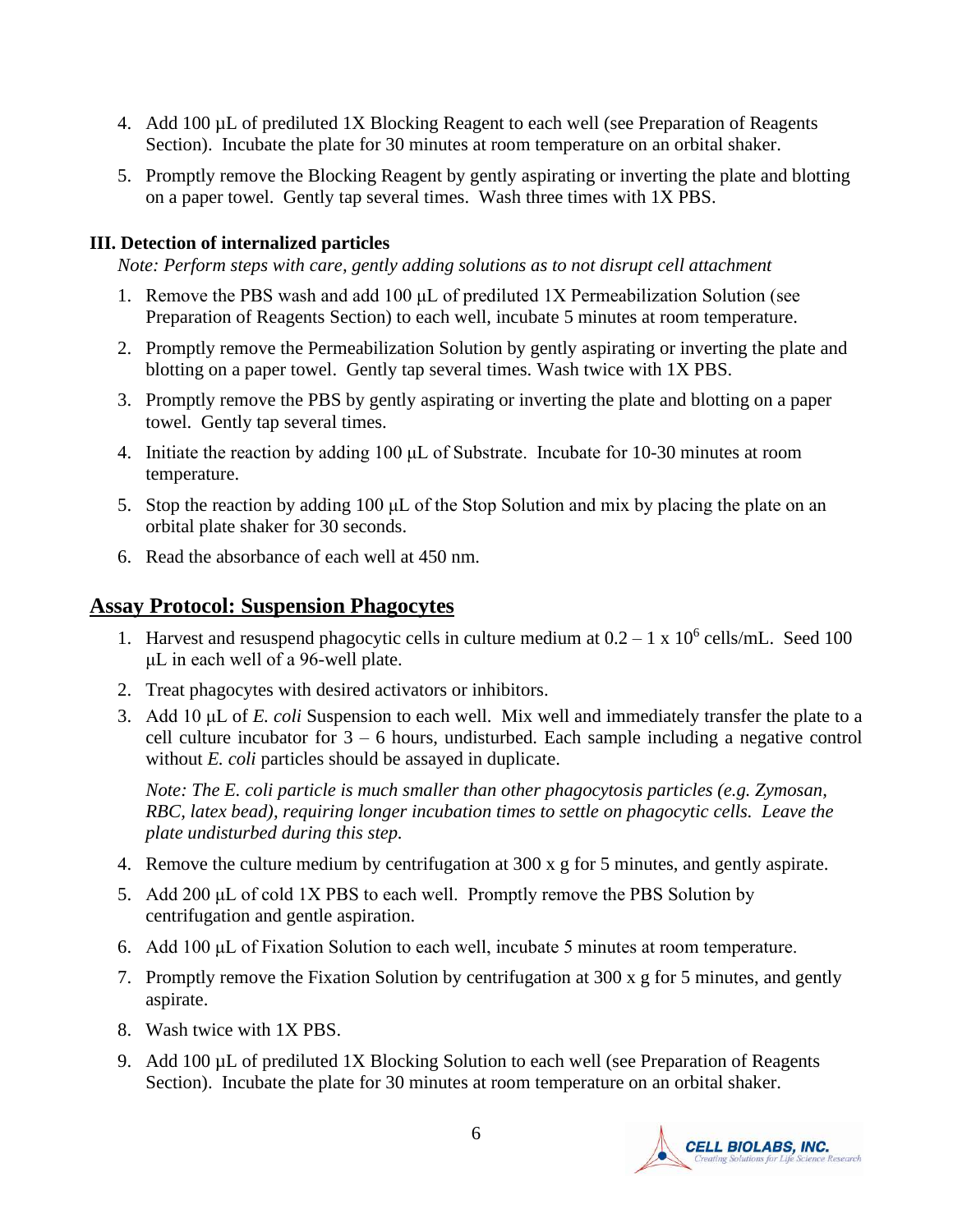- 10. Promptly remove the Blocking Solution by centrifugation at 300 x g for 5 minutes, and gently aspirate. Wash three times with 1X PBS.
- 11. Add 100 μL of prediluted 1X Permeabilization Solution (see Preparation of Reagents Section) to each well, incubate 5 minutes at room temperature.
- 12. Promptly remove the Permeabilization Solution by centrifugation at 300 x g for 5 minutes, and gently aspirate. Wash twice with 1X PBS.
- 13. Promptly remove the PBS by centrifugation at 300 x g for 5 minutes, and gently aspirate.
- 14. Initiate the reaction by adding 100 μL of Substrate. Incubate for 10-30 minutes at room temperature.
- 15. Stop the reaction by adding 100 μL of the Stop Solution and mix by placing the plate on an orbital plate shaker for 30 seconds.
- 16. Read the absorbance of each well at 450 nm.

#### **Example of Results**

The following figures demonstrate typical results with the CytoSelect<sup>™</sup> 96-well Phagocytosis Assay Kit. Absorbance measurements were performed on a Microplate Autoreader EL311 (Bio-Tek Instruments Inc.) with a 450 nm filter. One should use the data below for reference only. This data should not be used to interpret actual results.



**Figure 2. Inhibition of Raw 264.7 Macrophage Phagocytosis by Cytochalasin D.** 50,000 cells/well of Raw 264.7 macrophages were seeded overnight in a 96-well plate. Cytochalasin D was used to pretreat Raw 264.7 cells for 1 hr at 37ºC. *E. coli* particles were then added for 4 hours before engulfed particles was determined as described in the Assay Protocol.

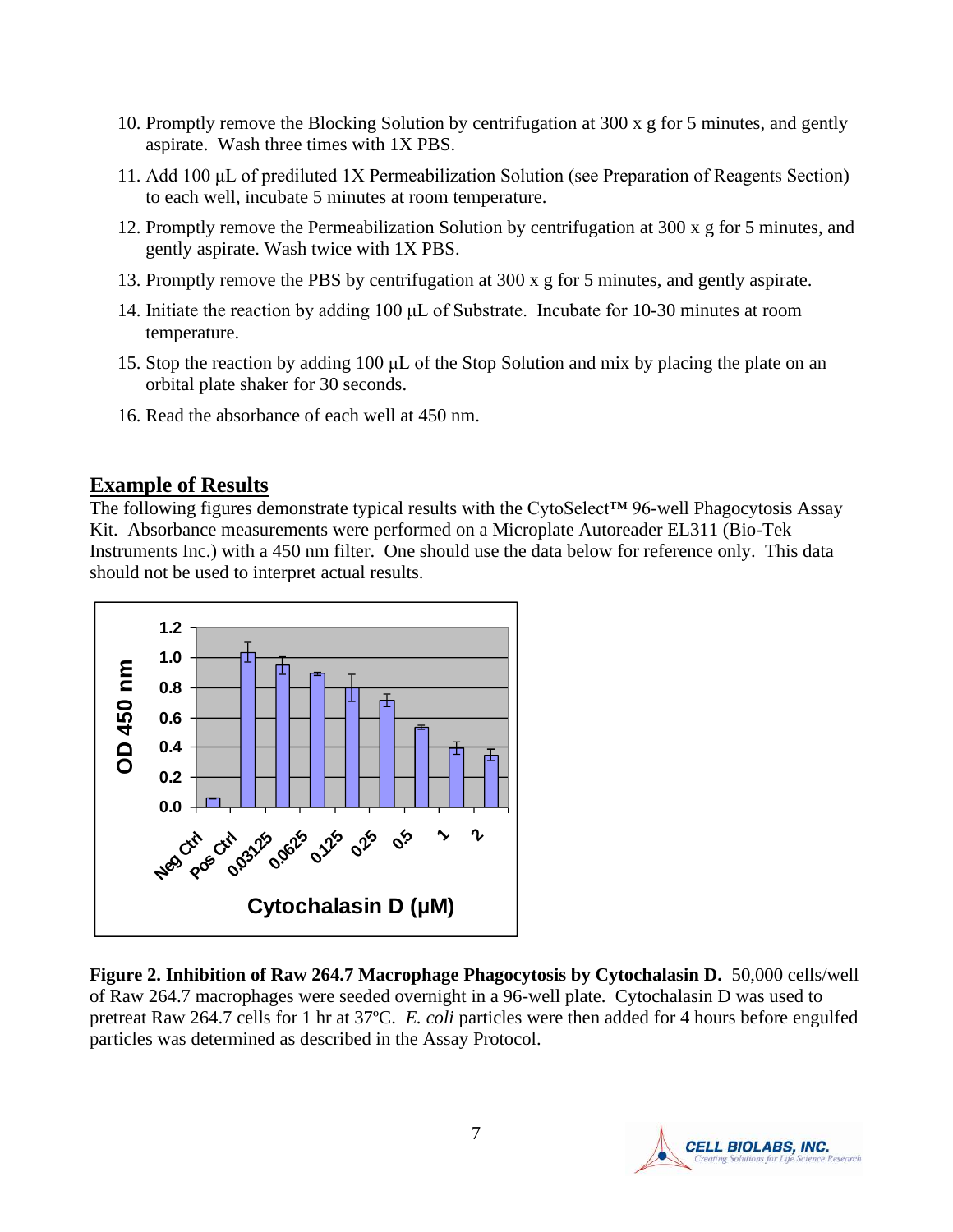## **References**

- 1. Hornef, M.W. et al. (2002) *Nat. Immunol.* **3**:1033-1040.
- 2. [Lei,](http://www.ncbi.nlm.nih.gov/entrez/query.fcgi?db=pubmed&cmd=Search&itool=pubmed_AbstractPlus&term=%22Jutras+I%22%5BAuthor%5D) B. et al. (2001) *[Nat. Med.](javascript:AL_get(this,%20)* **7**:1298-1305.
- 3. Ojielo, C.I. et al. (2003) *J. Immunol.* **171**:4416-4424.
- 4. Foukas, L.C. et al. (1998) *J. Biol. Chem.* **273**:14813-14818.
- 5. Grunwald, U. et al. (1996) *J. Immunol.* **157**:4119-4125.

# **Recent Product Citations**

- 1. Lajqi, T. et al. (2022). Gut Microbiota-Derived Small Extracellular Vesicles Endorse Memory-like Inflammatory Responses in Murine Neutrophils. *Biomedicines*. **10**(2):442. doi: 10.3390/biomedicines10020442.
- 2. Ali, M.S. et al. (2021). Aronia melanocarpa Extract Fermented by Lactobacillus plantarum EJ2014 Modulates Immune Response in Mice. *Antioxidants (Basel)*. **10**(8):1276. doi: 10.3390/antiox10081276.
- 3. Lee, H. et al. (2021). Toxic effects of dietary copper and EGCG on bioaccumulation, antioxidant enzyme and immune response of Korean bullhead, Pseudobagrus fulvidraco. *Fish Shellfish Immunol*. doi: 10.1016/j.fsi.2021.01.010.
- 4. Yu, Y.B. et al. (2020). Effects of dietary ascorbic acid on growth performance, hematological parameters, antioxidant and non-specific immune responses in starry flounder, Platichthys stellatus. *Aquac Rep*. doi: 10.1016/j.aqrep.2020.100419.
- 5. Yun, S. et al. (2019). Enhanced bath immersion vaccination through microbubble treatment in the cyprinid loach. *Fish and Shellfish Immunology*. doi: 10.1016/j.fsi.2019.05.021.
- 6. Koumakis, E. et al. (2019). Novel function of PiT1/SLC20A1 in LPS-related inflammation and wound healing. *Sci Rep*. **9**(1):1808. doi: 10.1038/s41598-018-37551-1.
- 7. Lin, H.P. et al. (2018). Identification of novel macropinocytosis inhibitors using a rational screen of Food and Drug Administration-approved drugs. *Br J Pharmacol*. **175**(18):3640-3655. doi: 10.1111/bph.14429.
- 8. Boddaert, J. et al. (2018). CD8 signaling in microglia/macrophage M1 polarization in a rat model of cerebral ischemia. *PLoS One*. **13**(1):e0186937. doi: 10.1371/journal.pone.0186937.
- 9. He, T. et al. (2017). Interleukin-17A-promoted MSC2 polarization related with new bone formation of ankylosing spondylitis. *Oncotarget*. **8**(57):96993-97008. doi: 10.18632/oncotarget.20823.
- 10. Martin, I. et al. (2015). Fasciola hepatica fatty acid binding protein inhibits TLR4 activation and suppresses the inflammatory cytokines induced by lipopolysaccharide in vitro and in vivo. *J Immunol.* doi:10.4049/jimmunol.1401182.
- 11. Zhu, X. et al. (2014). Deletion of class A scavenger receptor deteriorates obesity-induced insulin resistance in adipose tissue. *Diabetes*. **63**:562-577.

# **Warranty**

These products are warranted to perform as described in their labeling and in Cell Biolabs literature when used in accordance with their instructions. THERE ARE NO WARRANTIES THAT EXTEND BEYOND THIS EXPRESSED WARRANTY AND CELL BIOLABS DISCLAIMS ANY IMPLIED WARRANTY OF MERCHANTABILITY OR WARRANTY OF FITNESS FOR PARTICULAR PURPOSE. CELL BIOLABS' sole obligation and purchaser's exclusive remedy for breach of this warranty shall be, at the option of CELL BIOLABS, to repair or replace the products.